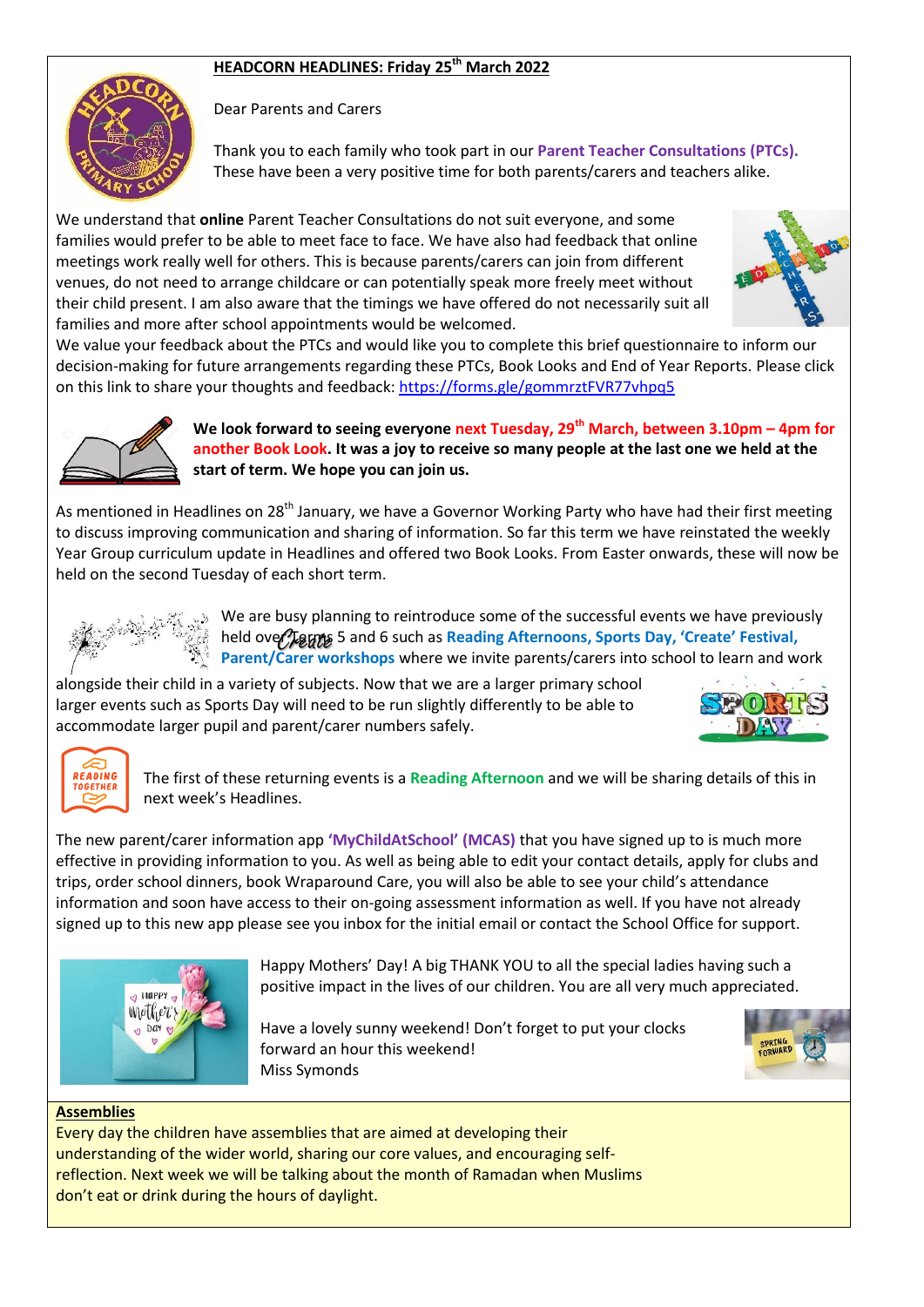#### **Parking**

Please be aware that the small carpark that has been unofficially available to the side of the EYFS Green gate is **now no longer to be used** as the housing development there needs these spaces for site staff and they will be receiving regular large deliveries where lorries need to be able to pull in off Kings Road to enable traffic to continue to flow.

## **Sports Update!**

We are so pleased to be able to start playing matches again! Here is our first Football Update:

Over the past two weeks, our football team has been involved in matches against other local schools in the Maidstone area fulfilling our league fixtures. Our first game was against North Borough Junior School which was a tough game that saw North Borough win 0-2 at the end of full time. We took this result and worked hard in training ready for our next game. Credit to all those children who showed RESILIENCE and didn't give up.

This week we played Brunswick House. This was a great game for Headcorn with us storming to a 7-1 victory at full time. I have to say that our team never showed off or belittled the opposition by over-celebrating, they simply worked hard as a team and got the result that their hard work deserved.

We still have more fixtures to complete which we see us continuing Football Club into Term 5. Well done and **CONGRATULATIONS** to all who have represented the school this term!

# **PTFA Update:**

**Donut Sale!** On Friday 1st April we'll be selling boxes of 6 or 12 Krispy Kreme doughnuts after school to raise funds for the Year 6 end of term activities. 6 doughnuts for £5 and 12 doughnuts £10

**Pre-orders only** here <https://www.headcornschoolptfa.org.uk/product/krispy-kreme-boxes/> before **9pm on Friday 25<sup>th</sup> March** and donuts will be handed out after school on Friday 1<sup>st</sup> April.

**Wednesday 30th March - 8pm - School Hall** - PTFA AGM to vote in your committee. Please come along and support us, vote and have a drink with us. If you are interested in a committee role please email your interest to [info@headcornschoolptfa.org.uk](mailto:info@headcornschoolptfa.org.uk) by Monday 28<sup>th</sup> March at 6pm. Email us to find out more about the roles. Without enough attendees we can't hold the vote and keep raising money for our amazing school so please support even if only for 10 minutes to cast your votes!!!

## **May Fair - Monday 2nd May 12pm-4pm**

The children have bought home a volunteer letter this week in their bags, please keep an eye out for it. As always we cannot put on this huge event without an army of happy helpers! If you can spare us one or two hours of your time on the day please fill out the form and return to the school office.

This is a fun event to help out at, our volunteers always have a great time because of the atmosphere. It is also a fab way to meet other parents, we would love to see some new faces, as well as our usual loyal helpers too! If you are not available on the day we also need help in the lead up; selling raffle tickets outside the Post Office in the High Street or delivering our programmes in the village and local areas.

If you are not able to give us your time, then could you have a garden board outside your house to advertise the event?

There are LOTS of ways to help us make this event a success and raise the school a substantial amount of money! Our target is £7,000!

You can also email [info@headcornschoolptfa.org.uk.](mailto:info@headcornschoolptfa.org.uk)

**Please return the volunteers forms to school office or email by Friday 1st April - thank you!** Thank you as always for your support!